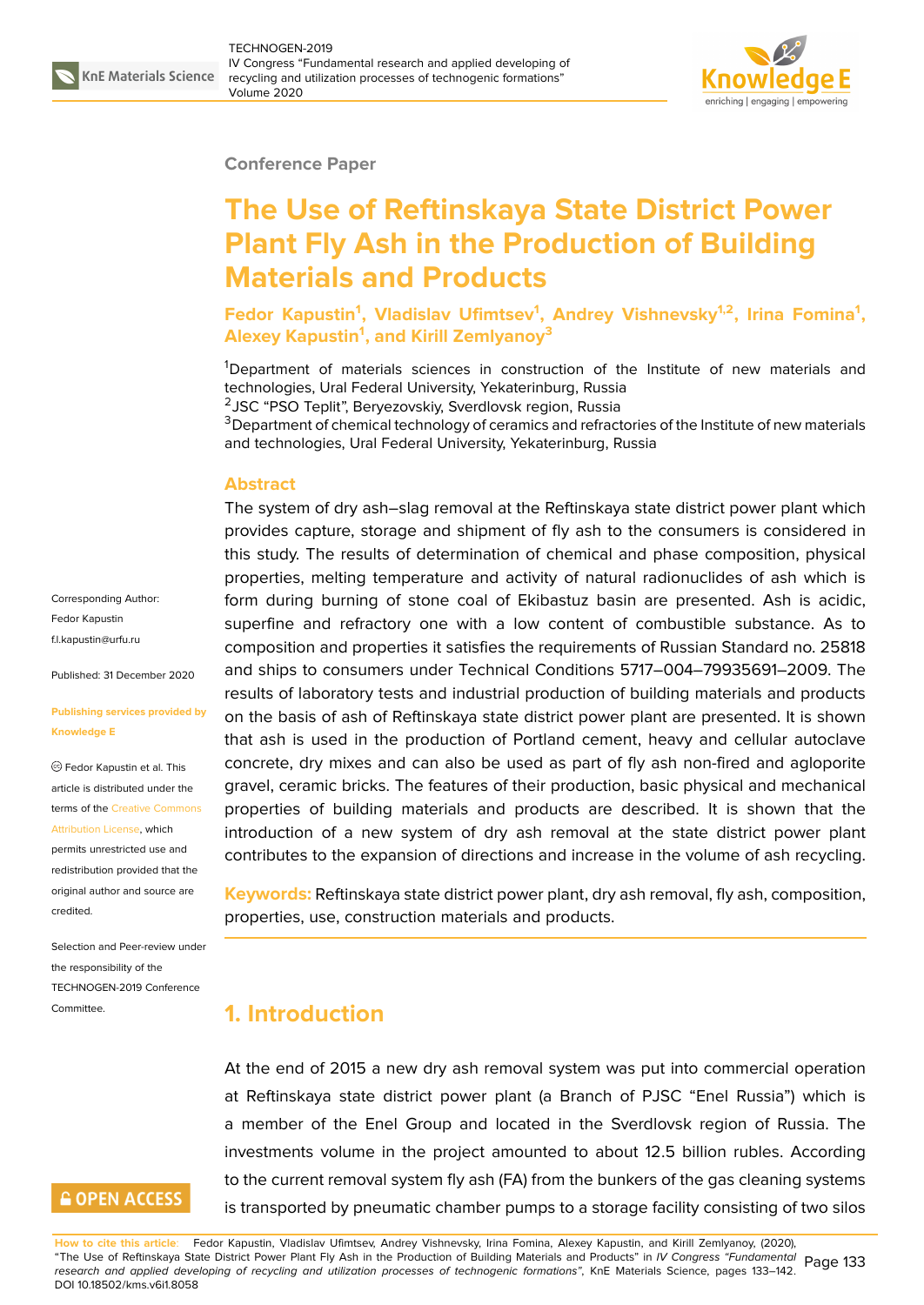

with a volume of 20,000  $m^3$  each which can store up to 14,000 tons of ash. Shipment of FA to consumers can be carried out simultaneously in four autotankers and six railway cars**.** Unclaimed volume of FA from silos is fed to the humidification and then with the pipe belt conveyor of 4.5 km length is transported to the storage dump where it is laid in layers and compacted. To prevent dusting the ash pile is covered with loamy soil on which grass is sown. Such technology of ash removal is used abroad but in Russia it is the first experience.

In 2010 an investment program "Complex processing of ash and slag wastes of thermal power plants for the period up to 2015" has developed by the Ministry of energy of the Sverdlovsk region as well as a working group to assist of the complex recycling of FA of Reftinskaya state district power plant was formed. The structure of this group included representatives of the Ministry of energy, Ministry of construction of the Sverdlovsk region, Reftinskaya state district power plant, research institute "PROECTASBEST", Ural Federal University, environmental and other organizations. Primarily the investment program aim was the formation of the consumption market and increasing the volume of shipment of FA to consumers, reducing the area allocated for ash storage and water consumption for their disposal as well as the development of new and improvement of existing technologies of recycling and using of ash, their introduction into the economy of the region.

Reftinskaya state district power plant annually produces up to 4.5 million tons of FA and about 0.5 million tons of fuel slag during the combustion of high–ash stone coal of Ekibastuz basin located in Kazakhstan. However the volume of ash shipped to consumers does not exceed 350 thousand tons. The suitability of ashes and slags as raw material for manufacture of building materials is determined by lack or limited content of harmful components which deteriorate physical-mechanical and operationaltechnical properties of products or complicating technological production processes and limiting the field of its application. To assess the possibility of FA using in the production of construction products the main characteristics are environmental safety, chemical composition, the content of fuels and free calcium oxide, dispersion, melting point.

#### **2. Results and Discussion**

Ash mentioned above has the following chemical composition, mass %: 60–65 SiO $_2$ , 23–30 A1 $_{2}$ O $_{3}$ , 4–6 Fe $_{2}$ O $_{3}$ , 0,5–3 CaO, 0,5–1,5 MgO, 0,2–1 SO $_{3}$ , 0,5–1 R $_{2}$ O, 0,5–1 TiO $_{2}$ , 1−4 mass losses of ignition. The phase composition of FA is represented by up to 60 % of glass as well as quartz, mullite, iron oxides and coke residues. The granulometric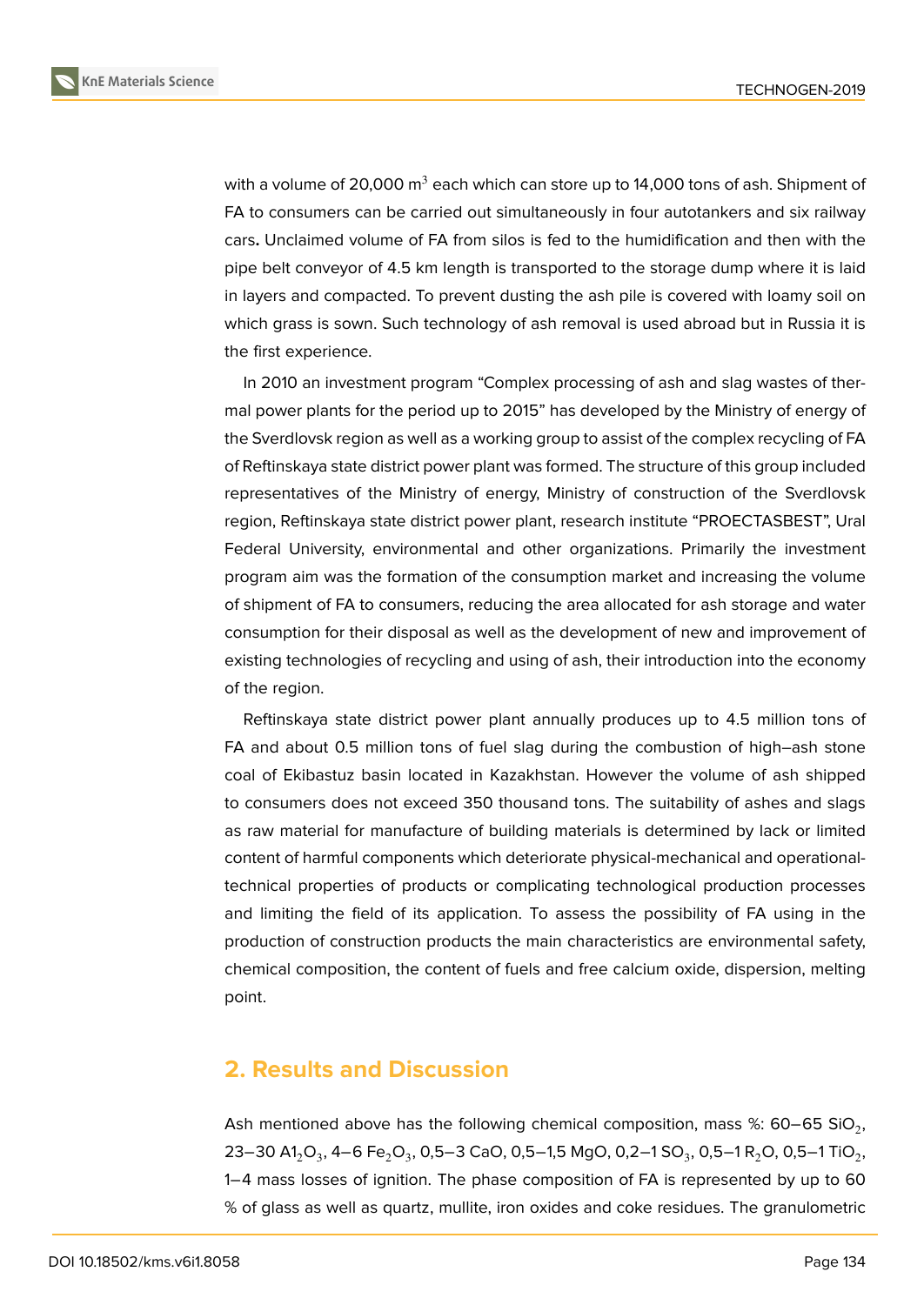composition of ash varies within: less 0,01 mm − 7−20 %; 0,01−0,04 mm − 40−50 %; 0,04–0,10 mm − 20−30 %; 0,10−0,25 mm − 10−25 %; более 0,25 mm – до 25 %. Ash is characterized by the following physical properties: humidity  $-$  no more than 0.5 %, bulk density – 900–950 kg/m<sup>3</sup>, true density – 2.1–2.2 g/cm<sup>3</sup>, specific surface – 300–400 m<sup>2</sup>/kg, melting temperature – above 1550 °C. In accordance with the guiding document GD 34.09.603−88 and chemical composition ash is acidic (basicity module is less than 1.0) with low content of combustibles (mass losses of ignition less than 5.0 %), fine (the specific surface area of 300 m $^2$ /kg) and refractory (melting point above 1400 °C) [1]. A total specific effective activity of natural radionuclides is  $105\pm28$  Bq/kg which is several times lower than the standard value for construction materials and products (not more than 370 Bq/kg).

According to the main properties FA of Reftinskaya SDPP meets the requirements of Russian Standard no. 25818 and can be used as a part of building concretes and mortars [2]. From the silo warehouse the ash is shipped to the consumers according to technical conditions TC 5717-004-79935691-2009 [3]. Currently the FA used in the construction industry as the siliceous component in the production of autoclaved aerated concrete, [as](#page-8-0) mineral additive in the composition of concrete and reinforced concrete structures, as filling in the dry construction mixtures. In [ad](#page-8-1)dition there are technical proposals for the ash use as a mineral additive in grinding of Portland cement, as part of raw mixtures of cement clinker and ceramic bricks, agloporite and ash non-fired gravel (light aggregates of building concrete).

#### **3. Fly Ash - Mineral Additive to Cement**

In accordance with Russian Standard no. 31108 cement plants can produce the following types of cements with the addition of FA: Portland cement (up to 5 %), Portland cement with mineral additive (6–20 %), pozzolanic (21–35 %) and composite (11–30 %) cements [4]. Herewith acid ash should contain not less than 25 % reactive SiO $_2$ , alkali oxides – up to 2 %, MgO – up to 5 %, free CaO is about 1 %, the mass loss on ignition – not more than 5 % and the value of t−criterion characterizing the activity of mineral additives [mu](#page-8-2)st be over 15.

It was found that when mixing cement with fly ash of Reftinskaya SDPP the water demand of cement increases and the highest value of the t−criterion is provided in comparison with blast-furnace granular slag widely used by cement plants as a mineral additive (see Table 1). The composition and physical and mechanical properties of Portland cement with the addition of FA and blast furnace slag are presented in Table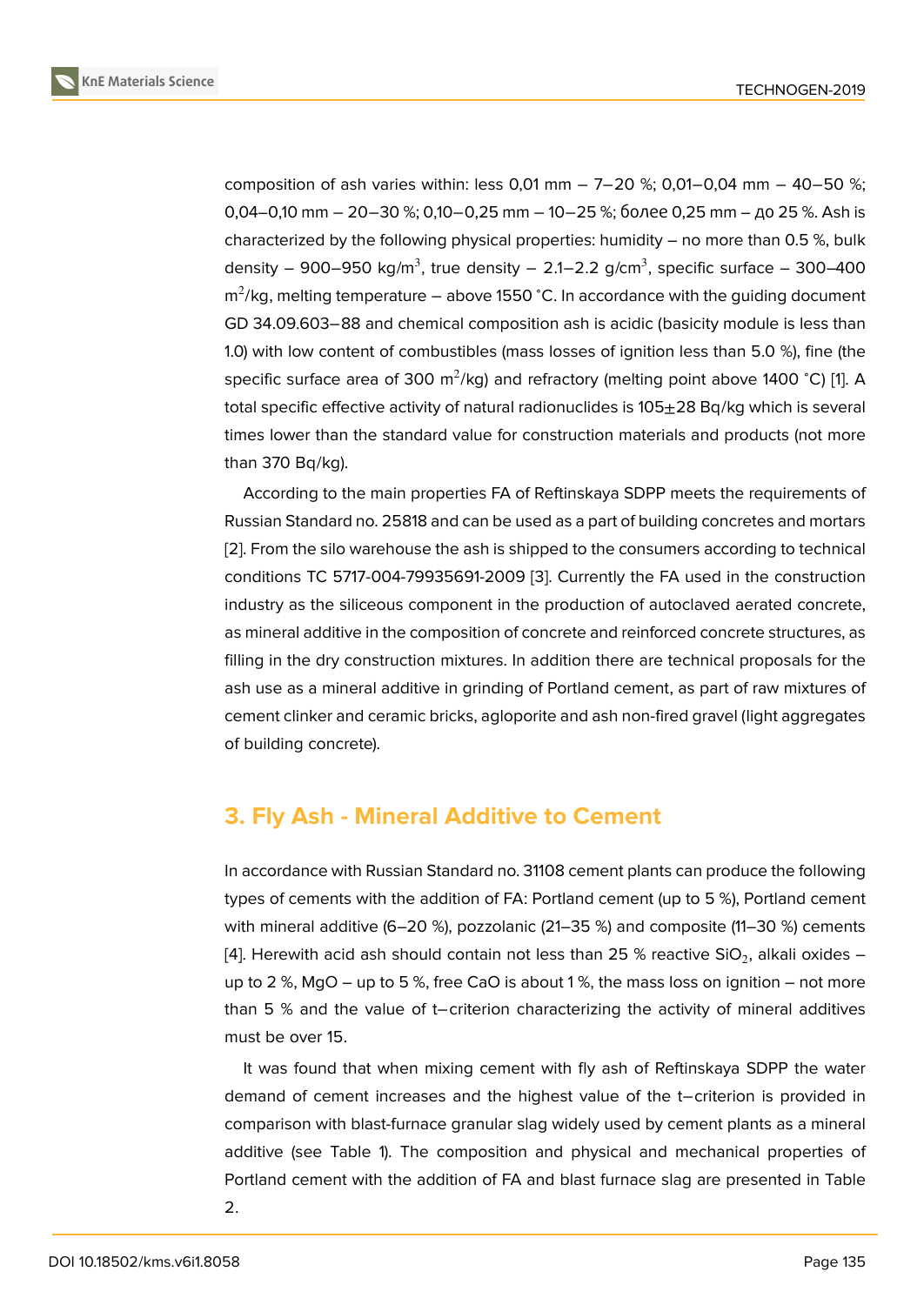| Addition           | Water-cement<br>ratio | t-criterion | Strength [MPa] |             |  |
|--------------------|-----------------------|-------------|----------------|-------------|--|
|                    |                       |             | flexural       | compressive |  |
| Fla ash            | 0.48                  | 46.74       | 3.7            | 17.9        |  |
| Blast furnace slag | 0.41                  | 15.67       | 2.2            | 10.4        |  |

TABLE 1: Results of comparative tests of mineral additives in cement (authors' work).

TABLE 2: Physical and mechanical properties of Portland cement with the addition of memory and blast furnace slag (authors' work).

| Sample<br>number | Type and<br>class of<br>cement | Amount of<br>mineral<br>additive in<br>cement [%] | Normal<br>density [%] | Initial<br>setting<br>time<br>[min] | Strength [MPa]  |         |                    |         |
|------------------|--------------------------------|---------------------------------------------------|-----------------------|-------------------------------------|-----------------|---------|--------------------|---------|
|                  |                                |                                                   |                       |                                     | flexural, after |         | compressive, after |         |
|                  |                                |                                                   |                       |                                     | 2 days          | 28 days | 2 days             | 28 days |
|                  | <b>CEM II/A-ASH</b><br>32.5N   | 10 <sup>2</sup>                                   | 26.4                  | 195                                 | 2.83            | 7.90    | 13.1               | 42.7    |
| 2                |                                | 15                                                | 27.0                  | 200                                 | 2.79            | 7.20    | 12.4               | 39.5    |
| 3                |                                | 20                                                | 27.8                  | 225                                 | 2.54            | 7.13    | 12.0               | 35.4    |
| $\overline{4}$   |                                | 25                                                | 28.4                  | 220                                 | 1.99            | 6.52    | 10.5               | 32.3    |
| 5                | <b>CEM II/A-SLAG</b><br>32.5N  | 17                                                | 25.2                  | 170                                 | 2.47            | 7.58    | 12.7               | 42.5    |
| 6                |                                | 24                                                | 25.2                  | 190                                 | 2.67            | 7.06    | 12.9               | 39.1    |

It was established that the increase in the FA amount increases dispersion and water demand of cement, lengthens the beginning of setting of cement paste. In comparison with the addition of slag, FA (at the same amount) slightly slows down the hardening of Portland cement both in early and late aging periods. To 28 days of hardening cements with ash in the amount of 10 and 15 % have the same bending and compressive strength compared to Portland cement containing 17 and 24 % of blast furnace granulated slag respectively but few greater strength after steaming.

### **4. Component of Raw Mixture of Portland Cement Clinker**

Another direction but less promising may be the use of FA instead of the clay component in the raw mixture of Portland cement clinker. In comparison with natural clays the chemical composition of the ash of Ekibastuz coal is characterized by a high content of aluminum oxide and a low value of the silicate module (SiO $_2$ /A1 $_2$ O $_3^+$ Fe $_2$ O $_3$ ). Therefore to obtain clinker of normal mineral composition it is necessary to introduce two corrective additives in the raw material mixture namely silica and iron-containing or use the ash from which a large part of the alumina pre-extracted [5].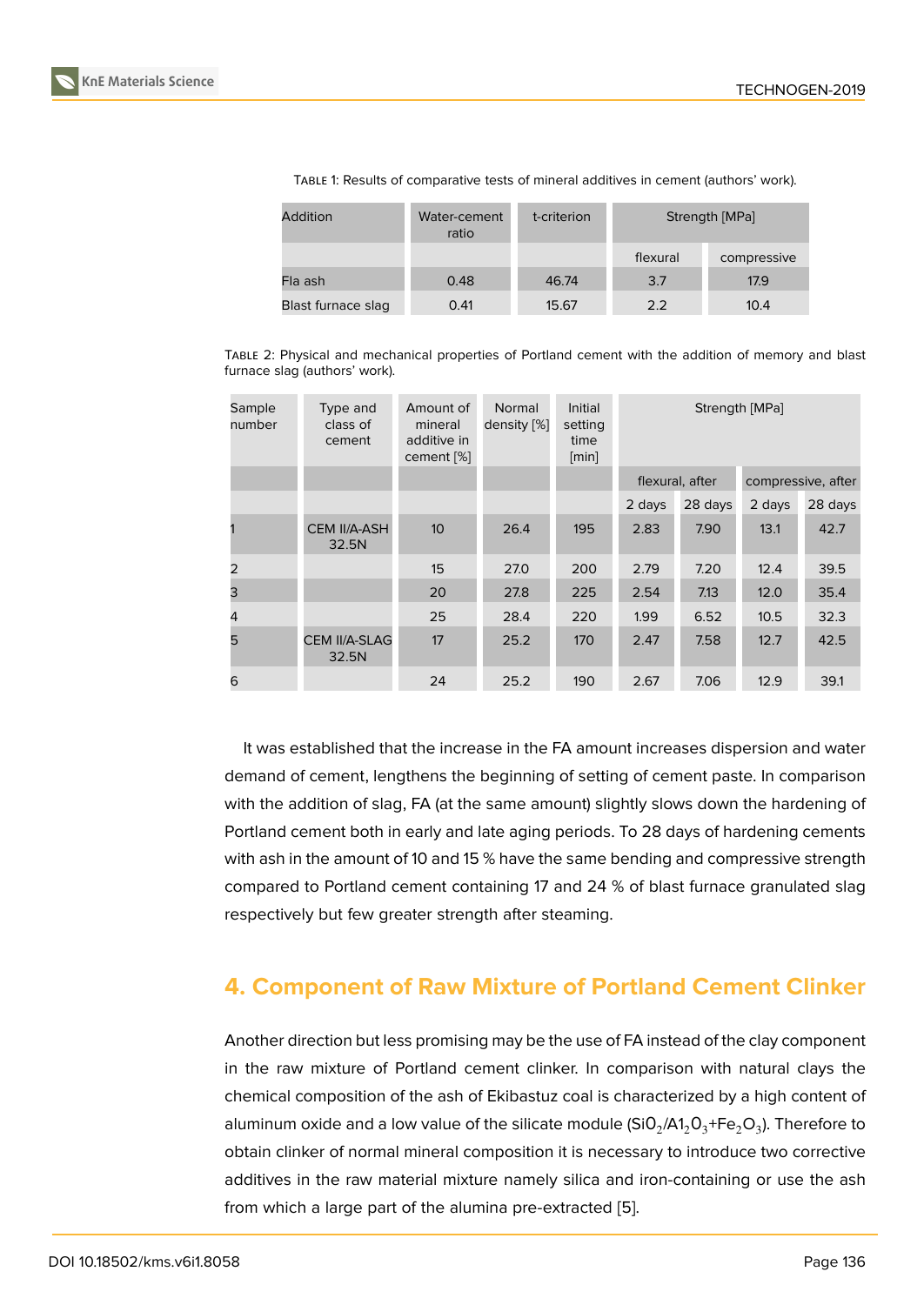JSC "Sukholozhskcement" and JSC "Starocementny zavod" cement plants is closest to the Reftinskaya SDPP. Calculation of the composition of the raw mixture on the basis of limestone, mudstone, copper slag and FA showed that ash as an aluminosilicate component can only partially replace mudstone. Ash consumption is 22–32 % by weight of mudstone or 4.5–6.5 % by weight of raw mixture, i.e. from 70 to 100 kg per 1 ton of clinker. With the complete replacement of mudstone the consumption of Ekibastuz ash in the raw clinker mixture, due to the unfavorable ratio of acid oxides, will also be insignificant and will amount to 12–14 %. Besides the ferriferous component additional high siliceous additive for example tripoli should be added in such raw mixture, i.e. instead of the traditional three–component raw material mixture of cement clinker one will obtained a four–component one the integration of which will required significant investment in the construction of the ash silo warehouse and reconstruction of the raw material shop in cement plants.

# **5. Ash is a Component of Heavy Concrete**

Requirements for FA of thermal power plants for use in concretes are regulated by Russian Standard no. 25818 [2]. Depending on the quality indicators ashes are divided into four types:

- the first − for reinforced concrete structures and products from heavy or fine– aggregate and light concrete[s;](#page-8-0)

- the second – for concrete structures and products from heavy or fine–aggregate and light concretes, mortars;

- the third − for products and structures made of cellular concrete;

- the fourth − for concrete and reinforced concrete products and structures used for the construction of hydraulic structures, roads, airfields, etc.

Researches and production experience have shown that the introduction of FA in the composition of the concrete mixture has a positive effect on some operational properties of concrete, for example water resistance, corrosion resistance and strength after steaming are increased [6–8]. However the addition of coal ash in an amount of more than 15–20 % by weight of cement reduces the frost resistance of concrete. Compliance with the optimal composition and technological parameters of the production of concrete structures using FA provides concrete frost resistance up to F200–F300.

Studies by the use of Reftinskaya SDPP as a part of heavy concrete showed that the increase in its amount from 5 to 25 % by weight of cement (19–92 kg/m<sup>3</sup>) with using a superplasticizer not only increases water demand and improves workability but also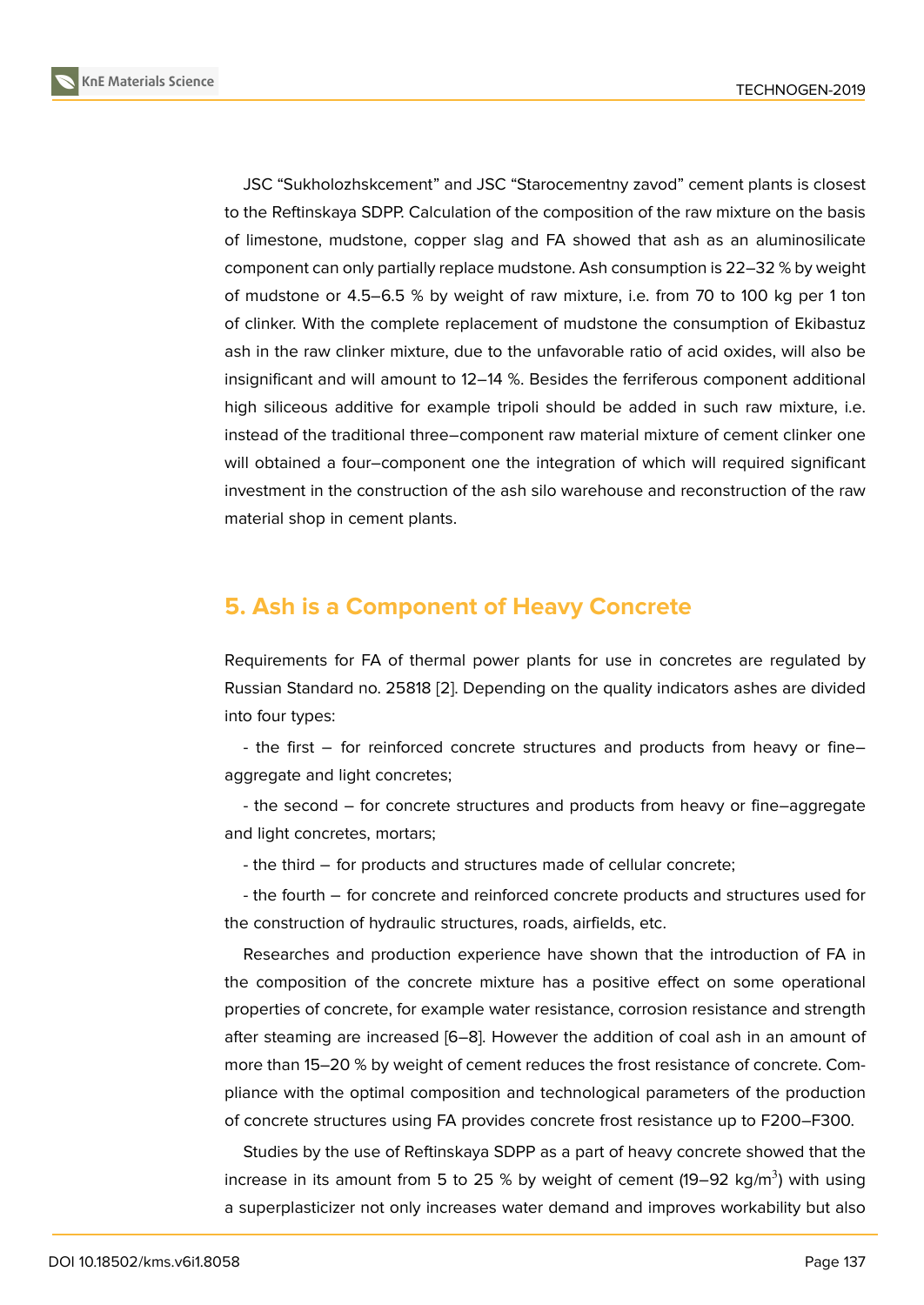reduces the demixing of the concrete mix [9]. It was found that the addition of 5–10 % ash increases the compressive strength of concrete in the early stages and an ash increase up to 25 % reduces it by 15 % and also reduces the thermal conductivity but increases the shrinkage of concrete.

Calculation of heavy concrete compositions with partial replacement of Portland cement and quartz sand by the FA showed that its optimal content is 150 kg/m<sup>3</sup> for steamed concrete and 100 kg/m $^3$  for normal hardening concrete. In this case the savings of cement is 50–70 and 30–40 kg/ $m<sup>3</sup>$  of concrete respectively. It is established that the compressive strength of concrete containing FA increases with increasing ash grain size, hardening temperature and with introduction of hardening accelerators. So the addition of ash after additional grinding to a specific surface of 500  $\mathrm{m}^2\mathrm{/kg}$  reduces cement consumption by 20–30 % without reducing the strength class of concrete.

### **6. Cellular Aerated Ash Concrete**

Production of autoclaved cellular concrete is one of the most effective areas of using of FA [10]. In the Sverdlovsk region the construction of buildings and structures with the use of aerated ahs concrete is actively carried out over the past 50 years. So from the 60–ies of the last century the plant of reinforced concrete products named after the Lenin [Ko](#page-9-0)msomol produced sets of houses of 141 series with outer wall in the form of panels from aerated ahs concrete. As a result half of the housing stock of Yekaterinburg at that time was built using autoclaved aerated ahs concrete based on ash Reftinskaya SDPP.

Currently there are six plants in Russia for the production of autoclaved aerated ahs concrete with a total production capacity of more than 1 million  $\mathsf{m}^3/\mathsf{year}$  [11]. Enterprises use acidic ash replacing quartz sand in the technology in the production of cellular concrete. The use of FA as a silica component provides some technological advantages. Compared with quartz sand ash is more finely dispersed and dry which [e](#page-9-1)liminates the need for grinding and simplifies storage in silos. In addition ash unlike quartz sand is mainly represented by an amorphous phase which causes its increased activity and reduces the consumption of cement and lime. Under equal conditions cellular ash concrete has a higher strength and frost resistance but greater shrinkage when drying (1.5−2 times) and water-holding capacity in comparison with a similar concrete on the sand.

Using FA of Reftinskaya SDPP the JSC "PSO Teplit" produces a small wall blocks with a density of 300–600 kg/m $^3$ , strength class B2–B5 and thermal conductivity 0,07–0,14 W/(m⋅°C) from autoclaved cellular concrete. Aerated ash concrete blocks are used as a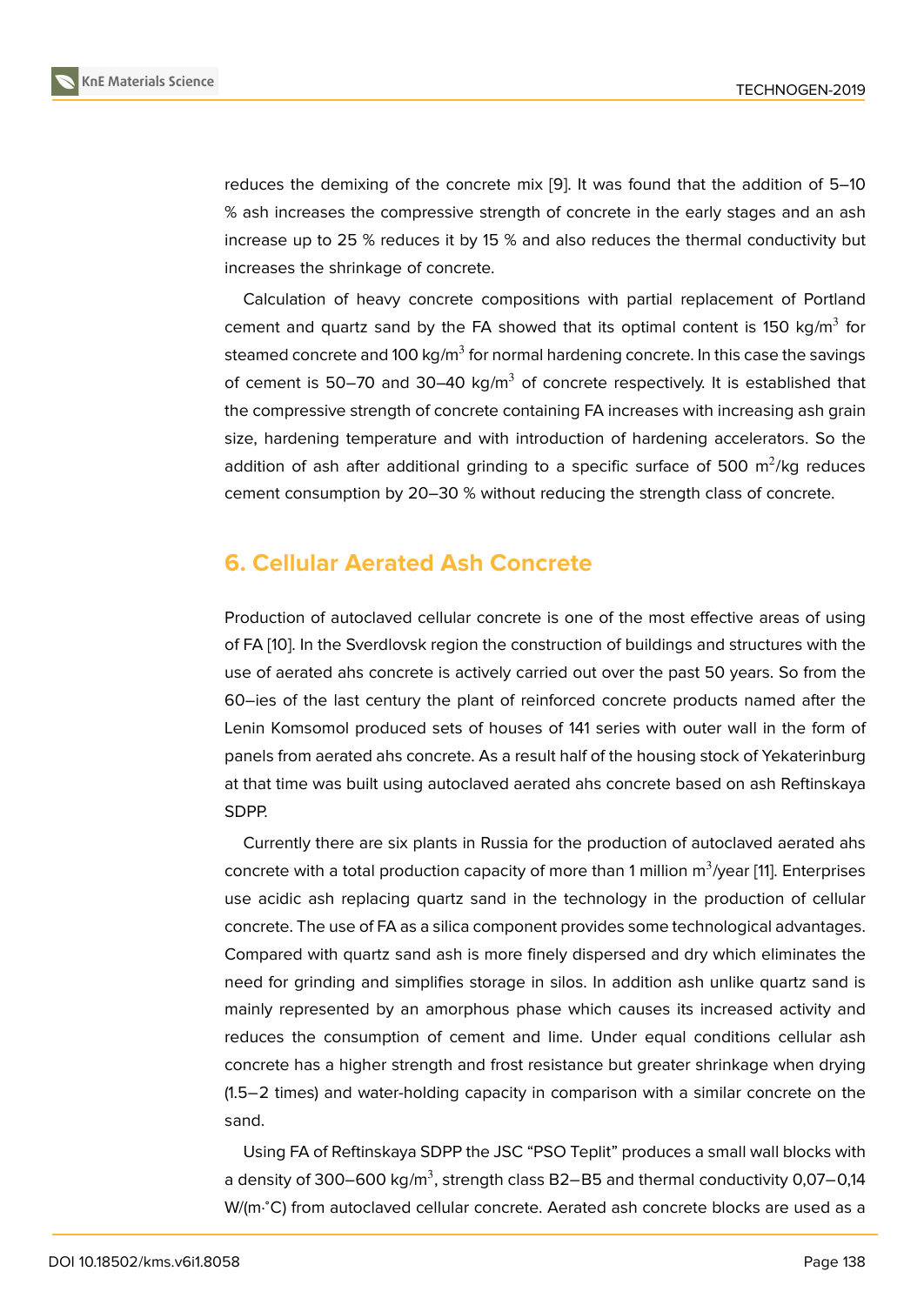structural and thermal insulation material in the construction of houses of low and high number of storeys.

# **7. Dry Building Mixes**

Production of dry building mixes is promising field of FA using. In 2012 at the production site of JSC "PSO Teplit" located in the village Reftinsky (Sverdlovsk region) a line for the production of dry mixes based on ash Reftinskaya SDPP with a capacity of 55 thousand tons per year was launched. The main product of the plant was the glue for cellular blocks consisting of 70 % of ash. In comparison with mixtures on quartz sand traditionally applicable for masonry blocks ash−containing glue has increased plasticity and less 1.5–2 times the consumption for laying of blocks. Also the production of plaster mixtures based on Portland cement for exterior and based on gypsum binder for interior work in which ash is used as a filler was started.

# **8. Non-Fired Fly Ash Gravel**

Non–fired fly ash gravel is an effective aggregate for light and heavy construction concretes (as an alternative to expanded clay aggregate); it was proposed in the 50s of the last century by the Ural scientific research Institute of architecture and construction. Later at Reftinskaya SDPP its production as "consumer good" was organized. On the basis of this product precast reinforced concrete construction of garages were made. Important advantages of the artificial aggregate obtained were the absence of cement in its composition as well as relatively low investment costs for production organization and production start-up despite its low strength.

At the Department of materials science in the construction of the UFU the technology of production of non–fired fly ash gravel of increased strength from the FA of Reftinskaya SDPP which secures its application in structural concretes was developed. Properties of non-fired fly ash gravel of fraction 5–20 mm correspond to requirements of Russian Standard no. 32496 [12] and as follows: bulk density grade − M1000; the compressive strength in cylinder – 4.5−10.0 MPa; strength grade − P200−P350; water absorption – 12–15 %; frost resistance – F15–F35.

Non–fired gravel i[s re](#page-9-2)commended for the manufacture of concrete of strength class from B15 to B30. At Portland cement consumption of 300 kg/m<sup>3</sup> the compressive strength of concrete corresponded to class B22.5 and an increase in cement consumption to 500 kg/ $m^3$  ensured an increase in strength to class B30 [13].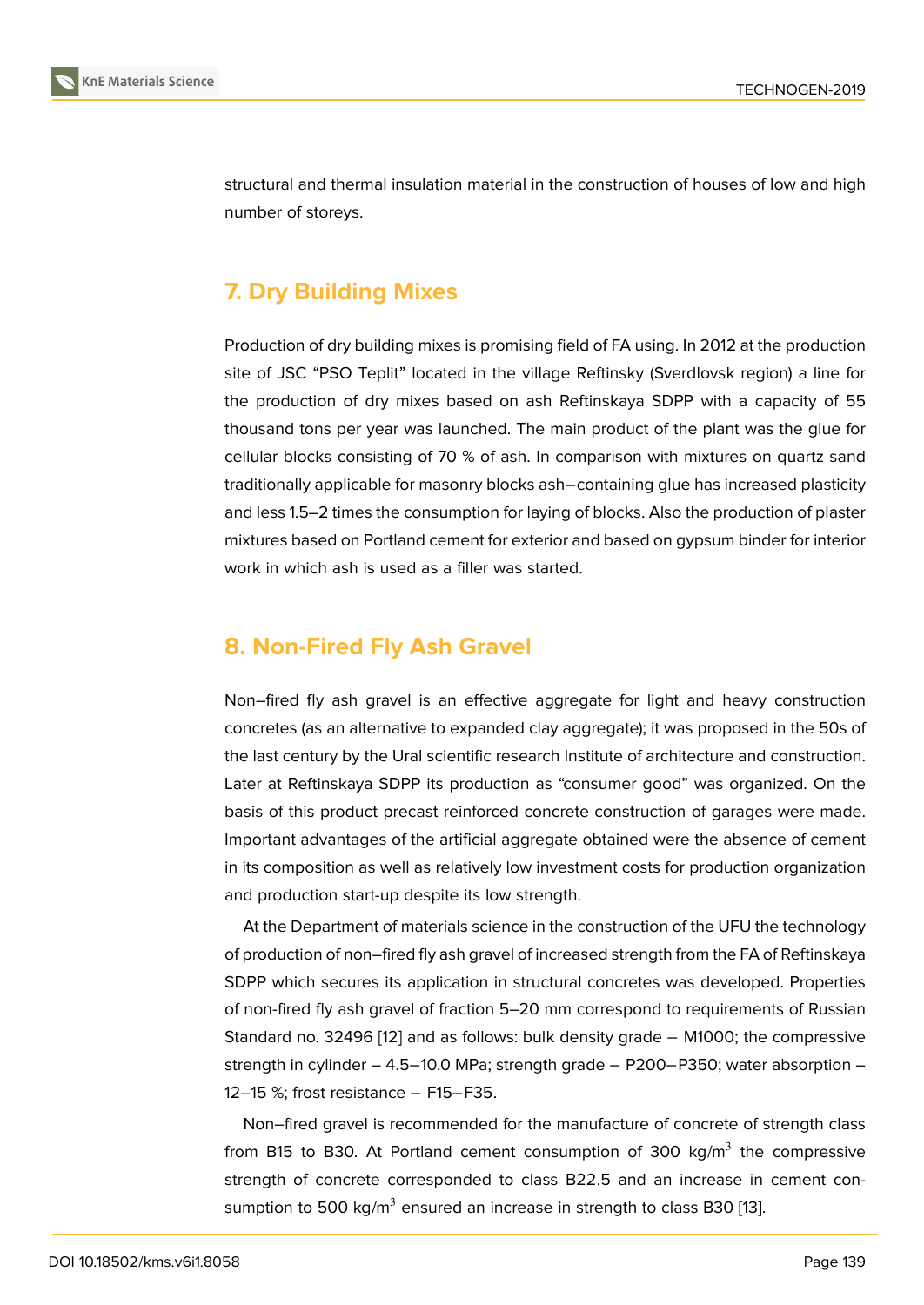# **9. Agloporit Ash Gravel**

Ashes of dry and wet catching and ash and slag mixtures from dumps with a content of the particles of unburned coal up to 15 % can be used for the production of agloporit gravel. These raw materials can have chemical composition which is regulated in enough wide limits, %: 55 $\pm$ 10 SiO $_2$ ; 25 $\pm$ 10 A1 $_2$ O $_3$ ; 10 $\pm$ 3 Fe $_2$ O $_3$ ; до 12 CaO+MgO. Technology of agloporit gravel includes the following basic operations: preparation of mixture components, preparation of granulated mixture, its thermal treatment on agglomeration grate and screening the product into fractions [14]. There are four grades of the bulk density: 500, 600, 700 and 800 and seven grades of strength: from P50 (compressed strength in the cylinder 1–1.3 MPa) up to P250 (3 MPa or more) for agloporit gravel. On its basis it is possible to obtain light concretes [with](#page-9-3) a strength class from B3.5 to B30 and an average density of 900–1800 kg/m $^3$  at a cement consumption of 200–400 kg/m<sup>3</sup>.

Agloporit gravel of 10–20 mm fractions with physical–mechanical properties that satisfy the requirements of Russian Standard no. 32496 for artificial porous aggregates for lightweight concrete (density grade – M700, strength grade – P150, water absorption – 23 %) was obtained from FA of Reftinskaya SDPP.

### **10. Ceramic Brick**

The manufacture of ceramic bricks, stones and blocks is one of the most ash–capacious areas in the production of building materials. Ash can be used as a emaciated and burnable additive in the production of ceramic products based on clay rocks as well as the main raw material for the manufacture of ash ceramics. The optimal ash content in the charge depends on its calorific value and plasticity of the clay raw materials used. The quantity of ash entered in medium plastic clay is 30–40 vol. %, in moderately plastic – 20–30 vol. % and in low plastic – 10–20 vol. %. The ash use accelerates the drying process, reduces fuel consumption by up to 40 % and increases the strength of brick and stone. In the Sverdlovsk region the brick factories have the experience of using of ash and slag mixtures from dumps of Reftinskaya and Verkhnetagilskaya SDPPs as emaciated and burnable additives in an amount up to 20 %.

At the Department of chemical technology of ceramics and refractories UFU a technology for producing of ash ceramic bricks in which the Reftinskaya SDPP FA is the main raw material component was developed. Building bricks are obtained by semi– dry pressing and burning of a charge consisting of 80–90 % ash and 10–20 % special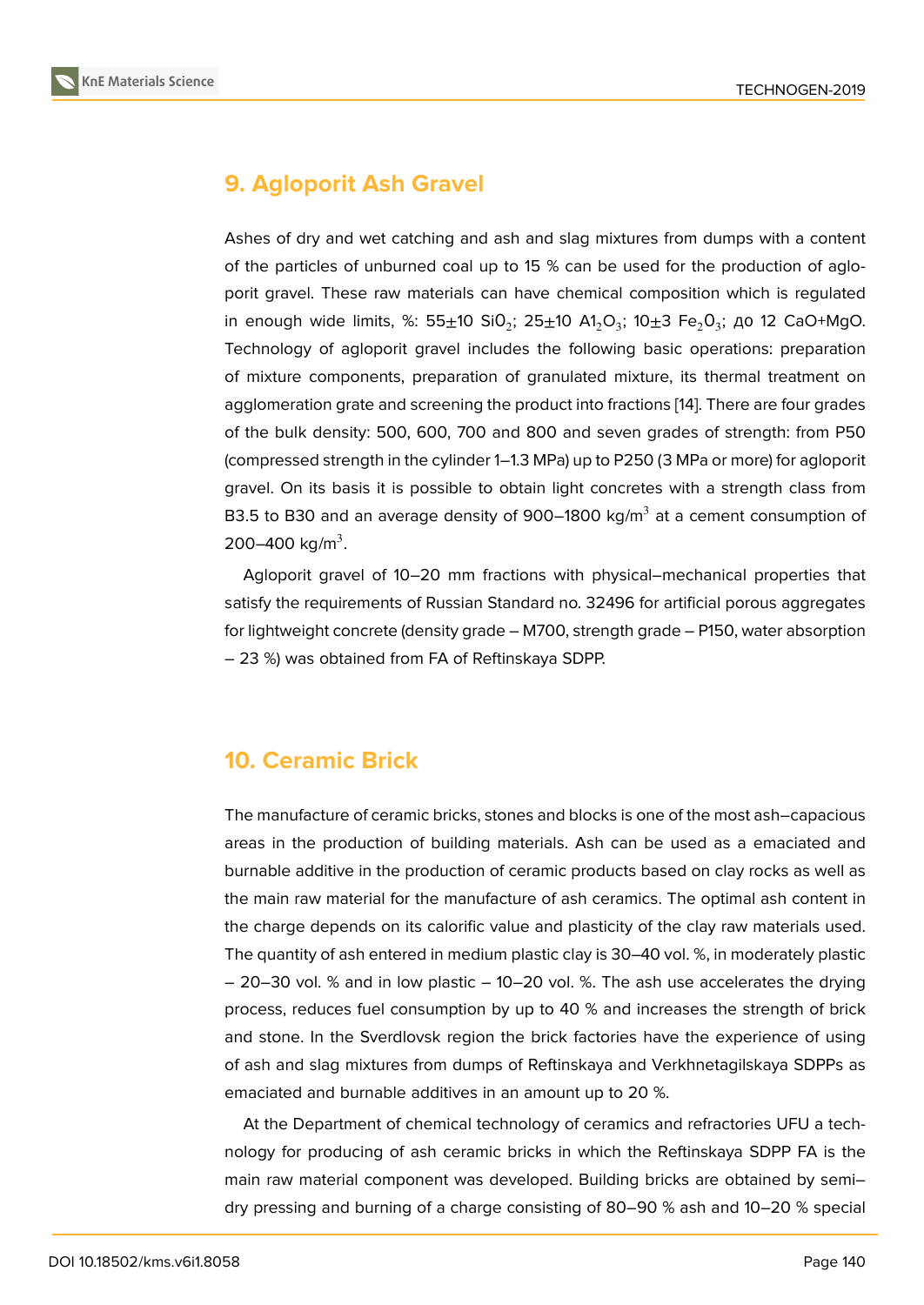mineral additives. Ash ceramics has an average density of 1100-1600 kg/m $^3$ , compressive strength  $-10-60$  MPa, bending strength  $-2.5-10$  MPa, thermal conductivity  $-$  up to 0.45 W/(m⋅°C), frost resistance – F25–F100 which meets the requirements of Russian Standard no. 530 for building ceramic bricks [15].

### **11. Conclusion**

Thus industrial experience and laboratory results have shown the reasonability, perspectivity and economic efficiency of production and usage of construction products with the FA of Reftinskaya SDPP. The introduction of a new system of dry ash removal at the power plant contributes to the expansion of areas and increase the volume of ash recycling. The use of FA in the production of building materials and products is one of the effective ways to protect the environment, helps to reduce the volume of its storage on the dump and reduce the production of natural raw materials for their production.

The work was supported by Act 211 Government of the Russian Federation, contract № 02.A03.21.0006.

#### **References**

- [1] Document no. 34.09.603–88. (1988). Methodical Instructions on the Organization of Control of Composition and Properties of the Ash and Slags Released to Consumers by Thermal Power Plants. Moscow: VTI.
- [2] Russian Standard no. 25818−2017. (2017). Thermal plant fly–ashes for concretes. Specifications. Moscow: Standartinform.
- <span id="page-8-0"></span>[3] Technical specifications 5717–004–79935691−2009. (2009). Fly ash of Reftinskaya state district power plant. Ekaterinburg: Reftinskaya SDPP, Branch of JSC "Enel OGK– 5".
- <span id="page-8-1"></span>[4] Russian Standard no. 31108−2016. (2016). Common cements. Specifications. Moscow: Standartinform.
- <span id="page-8-2"></span>[5] Delitsyn, L. M., *et al*. (2013). Innovative Directions of Full Use of Ashes for the Production of Alumina and Building Materials. *Heat power engineering*, issue 4, pp. 3–10.
- [6] Zbigniew, G. (2013). *Fly Ash in Cement Composition and Concrete.* Gliwice: Publishing house of the Silesian Polytechnic University.
- [7] Sear, L. K. A. (2001). *Properties and Use of Coal Fly Ash. A Valuable Industrial By–Product*. London: Thomas Telford Ltd.